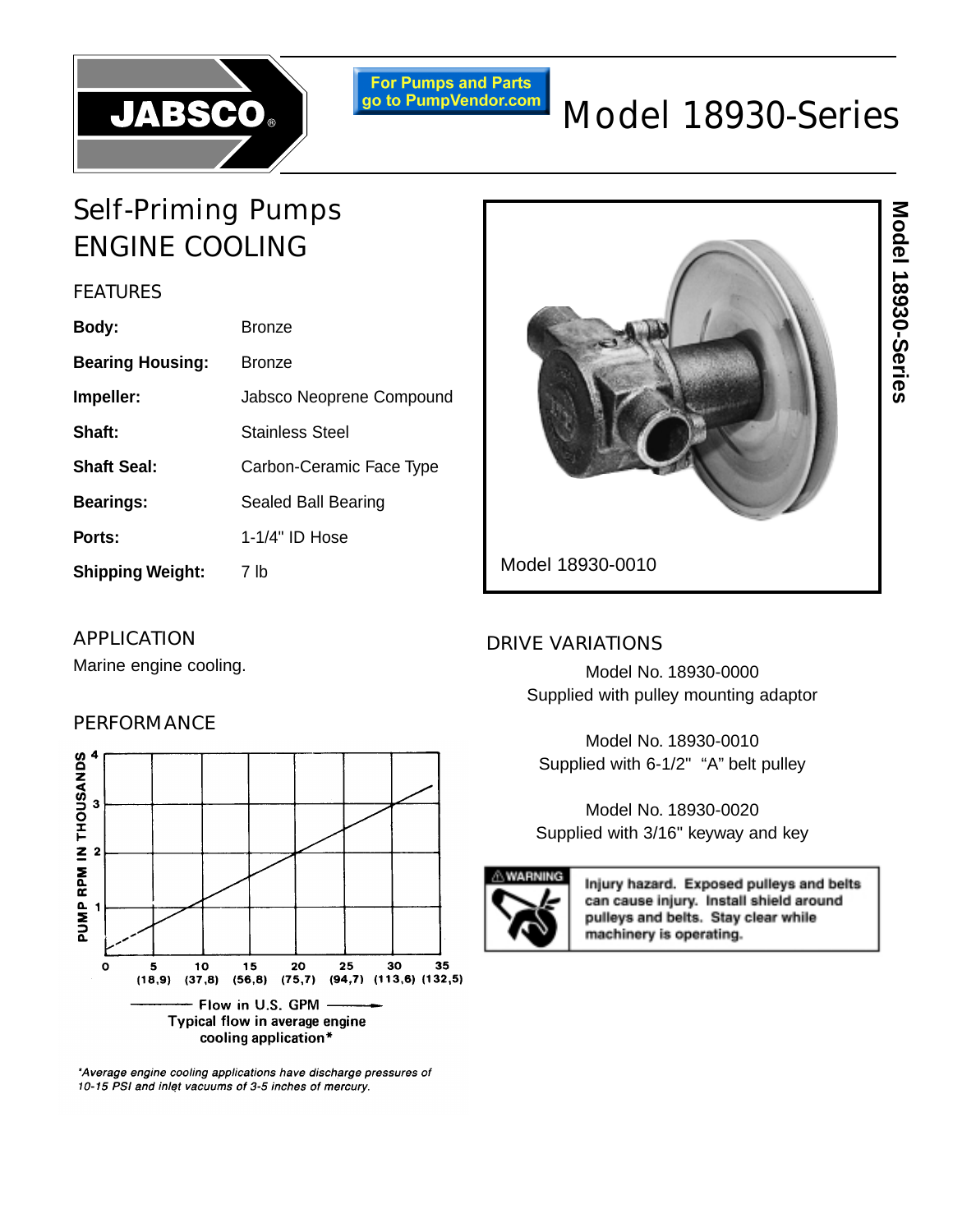## SERVICE INSTRUCTIONS

#### **Disassembly**

- 1) Remove the three impeller housing screws (key 13).
- 2) Slide impeller housing (key 2) off the bearing housing (key 3) and shaft (key 4) assembly.
- 3) Grasping hub of impeller (key 1) with pliers, remove it from impeller housing.
- 4) Remove cam screw (key 12) from the impeller housing. Slide the cam (key 6) out of the impeller housing.
- 5) Remove the O-ring (key 7) from the impeller housing groove.

TO REMOVE SEAL ASSEMBLY, THE SHAFT AND BEARING ASSEMBLY MUST BE REMOVED FROM THE BEARING HOUSING (KEY 3).

- **18930-0000** with press fit pulley adaptor
- 6) Remove pulley (not included) from the pulley adaptor (k e y 5).
- 7) Solidly support the pulley adaptor and bearing housing. Drive roll pin (key 11) out of the pulley adaptor and shaft subassembly.
- 8) Using a wheel puller tool, pull the pulley adaptor (key 5) off the pump shaft (key 4).
- **18930-0010** with slip fit 61/2" pulley
- 6) Solidly support the pulley and bearing housing. Drive roll pin (key 11 ) out of the pulley and shaft subassembly.
- 7) Loosen pulley set screw.
- 8) Remove pulley (key 5) and key (key 16) from shaft.
- **18930-0020** is not supplied with a pulley or pulley adaptor; therefore, driving devise removal should be determined by its type of fit to shaft.
- 9) Remove the retaining ring (key 10) out of the bearing housing (key 3).
- 10) Lightly tap the spline end of the shaft. Shaft and ball bearings (key 9) should slide out of the bearing housing. BE CAREFUL NOT TO DAMAGE SPLINE END OF SHAFT.
- 11) Ceramic portion of the seall (key 8) assembly normally will stay on the shaft. THE BRASS/CARBON PORTION OF THE SEAL SHOULD HAVE REMAINED IN THE BEARING HOUSING. Lightly press this portion from the pulley end of the bearing housing toward the impeller end of the bearing housing.
- 12) Press ball bearings (key 9) off the shaft by supporting each bearing on its inner race to prevent damage.

#### **Assembly**

- 1) Clean and inspect all components for wear or damage. Replace all components where needed.
- 2) Lightly lubricate pump shaft (key 4) and press bearings (key 9) onto shaft by applying force to inner race of the bearing. DO NOT APPLY FORCE TO OUTER RACE OF BEARING.
- 3) Slide ceramic (white) portion of seal (key 8) onto spline end of shaft with large white face toward spline end.
- 4) Lightly press the brass/carbon portion of the seal into the bearing housing (key 3); be careful not to damage the carbon face of the seal. Brass face should face toward impeller end of pump and be pressed flush with bottom of counter-bore.
- 5) Lightly press shaft, bearing and shaft seal (ceramic portion) subassembly into bearing housing; be careful not to damage shaft end or seal components during this assembly.
- 6) Replace bearing retaining ring (key 10) into bearing housing.
- **18930-0000** with press fit pulley adaptor
- 7) Support spline end of shaft and bearing housing. Press pulley adaptor (key 5) onto the shaft. Make sure that roll pin hole in shaft lines up with hole in pulley adaptor.
- 8) Drive roll pin (key 11) into pulley adaptor and shaft.
- **18930-0010** with 61/~" slip fit pulley
- 7) Slide pulley (key 5) onto shaft. Make sure that roll pin hole in shaft lines up with hole in pulley.\*
- 8) Drive roll pin (key 11) into pulley and shaft and tighten set screw.
- **18930-0020** is not supplied with a pulley or pulley adaptor. If the driving device is a press fit, the spline end of the shaft must be supported when pressing the fitting onto the shaft.
- 9) Apply a thin coat of sealant to convex side of cam (key 6) and threads of cam screw (key 12). Fasten cam to impeller housing with cam screw.
- 10) Slide impeller (key 1) onto shaft spline and place spline ,seal in impeller bore.
- 11) Place O-ring (key 7) into groove in impeller housing and cam subassembly. Lubricate impeller bore. With a twisting motion, slide the impeller housing over the impeller. Be sure the direction the impeller blades are bent matches the direction of normal engine and pump rotation.
- 12) Fasten impeller housing to bearing housing with the three machine screws and washers (key 13 and 14).
- 13) Test pump following instructions under Installation and Operation section.

\*If the roll pin hole cannot be aligned through pulley and shaft, drill a new 1/8" hole for roll pin at an angle as close to 90" from original hole as possible. Center punch pulley hub or file a flat spot on hubto ease startof drilling procedure. Position new hole so it does not pass through old hole.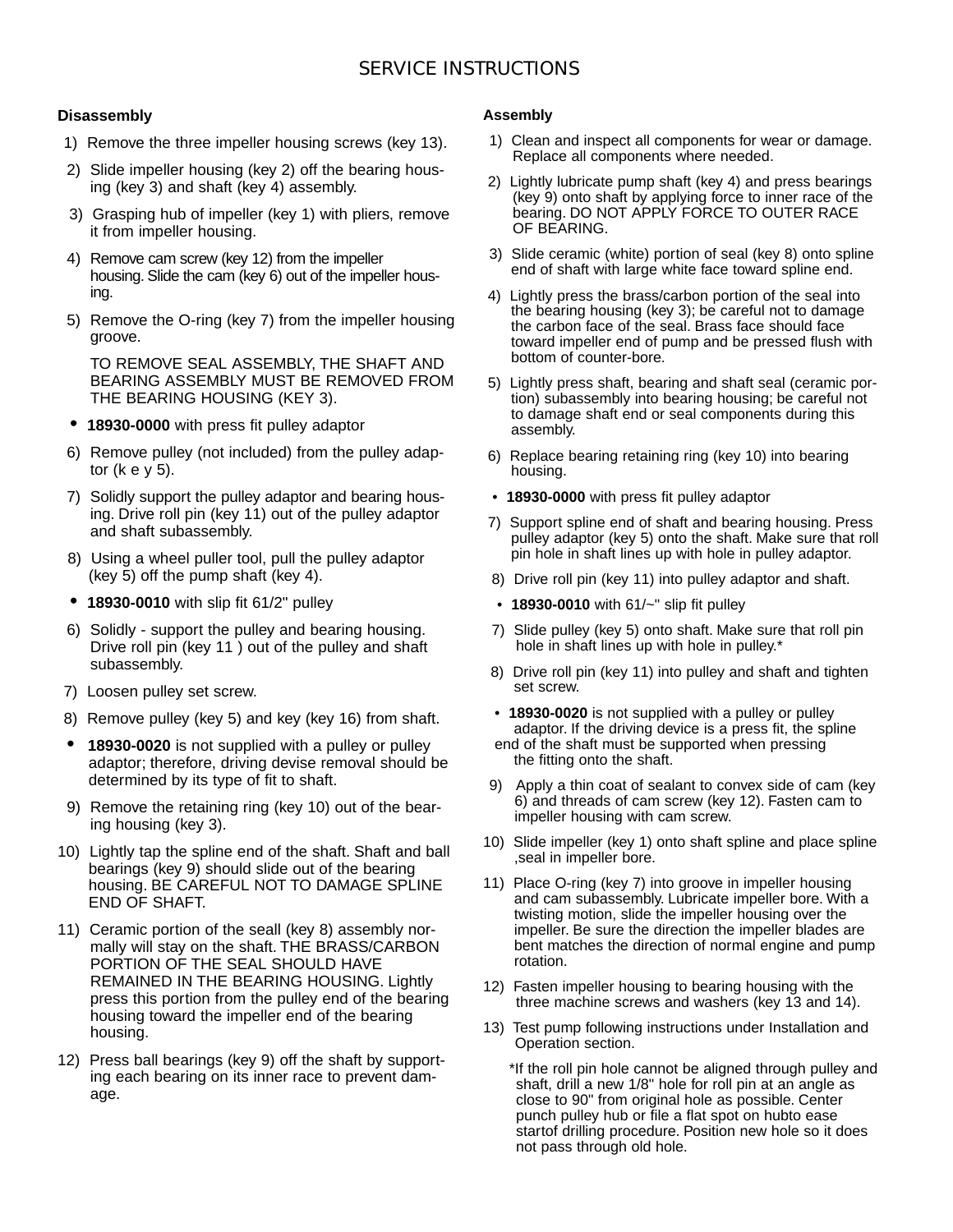

## INSTALLATION AND OPERATION

The pump may be mounted in any position. The direction of rotation of the pump determines the location of the in-take and discharge ports (refer to dimensional drawings). Before installing, rotate the pump shaft in the direction of normal operating rotation. The mounting bracket used to support the pump must be designed to enable adjustment of the pump position for proper drive belt tension. Attach the pump to the mounting bracket using two 5/16" x 18 hex head screws. The pump mounting holes are tapped to this thread size and are 1/2" deep. Install pulley to pulley adaptor on Model 18930-0000.

Put pulley drive belt over both the drive pulley and the pump pulley. An "A" section pulley belt should be sufficient to drive the 18930, series pump. Position the pump to allow 1/2" deflection of the drive belt midway between the engine and pump pulleys. Secure the pump mounting brackets. Attach 1-1/4" ID hose to the ports and clamp using two stainless steel band clamps per port (be sure to attach the water intake line to the proper pump port).

Be sure that all suction lines are air tight so that the pump will self prime. Start the engine and run at low speed. This pump depends on the water for lubrication. DO NOT RUN DRY for more than 30 seconds. Lack of water will damage the impeller. This pump is designed for liquids between 45' and 180'F. Pumping colder water will shorten impeller life.

Cooling systems should be designed so the cooling pump operates at no more than 15 psi output pressure and 5 inches of mercury inlet vacuum.

## WINTERIZING

Drain the pump by loosening the impeller housing bolts and loosening - the housing. Flush cooling system with an ethylene glycol base anitfreeze. **Do not use a petroleum bated rust inhibitor in the pump.**

## SPARE PARTS LISTING

| <b>KEY</b>      | <b>DESCRIPTION</b>     | <b>PART</b><br><b>NUMBER</b> | QTY. |
|-----------------|------------------------|------------------------------|------|
| $1^*$           | Impeller               | 11979-0001                   | 1    |
| 2               | Impeller Housing       | 18944-1000                   | 1    |
| 3               | <b>Bearing Housing</b> | 18833-1000                   | 1    |
| 4               | Shaft                  | 18836-1000                   | 1    |
| 5               | Pulley                 | 18753-0006                   | 1    |
| 6               | Cam                    | 10182-0000                   | 1    |
| $7^*$           | O-Ring                 | 18753-0005                   | 1    |
| $8*$            | Seal                   | 96080-0080                   | 1    |
| 9               | <b>Ball Bearing</b>    | 92600-0120                   | 2    |
| 10†             | Retaining Ring         | See Hrdw. Kit                | 1    |
| 11 <sup>†</sup> | Roll Pin               | See Hrdw. Kit                | 1    |
| 12              | <b>Cam Screw</b>       | 91004-0090                   | 1    |
| 13††            | Screw                  | See Screw Kit                | 3    |
| 14 <sup>†</sup> | Lock Washer            | See Screw Kit                | 3    |
| 15†             | <b>Set Screw</b>       | See Hrdw. Kit                | 1    |
| 16†             | Kev                    | See Hrdw. Kit                | 1    |
| 17              | <b>Pulley Adaptor</b>  | 18835-1000                   | 1    |
|                 | Service Kit            | 90184-0001                   |      |
|                 | Hardware Kit           | 18753-0010                   |      |
|                 | Screw Kit              | 18753-0001                   |      |

Included in Service Kit

† Included in Hardware Kit

††Included in Screw Kit (3 each)